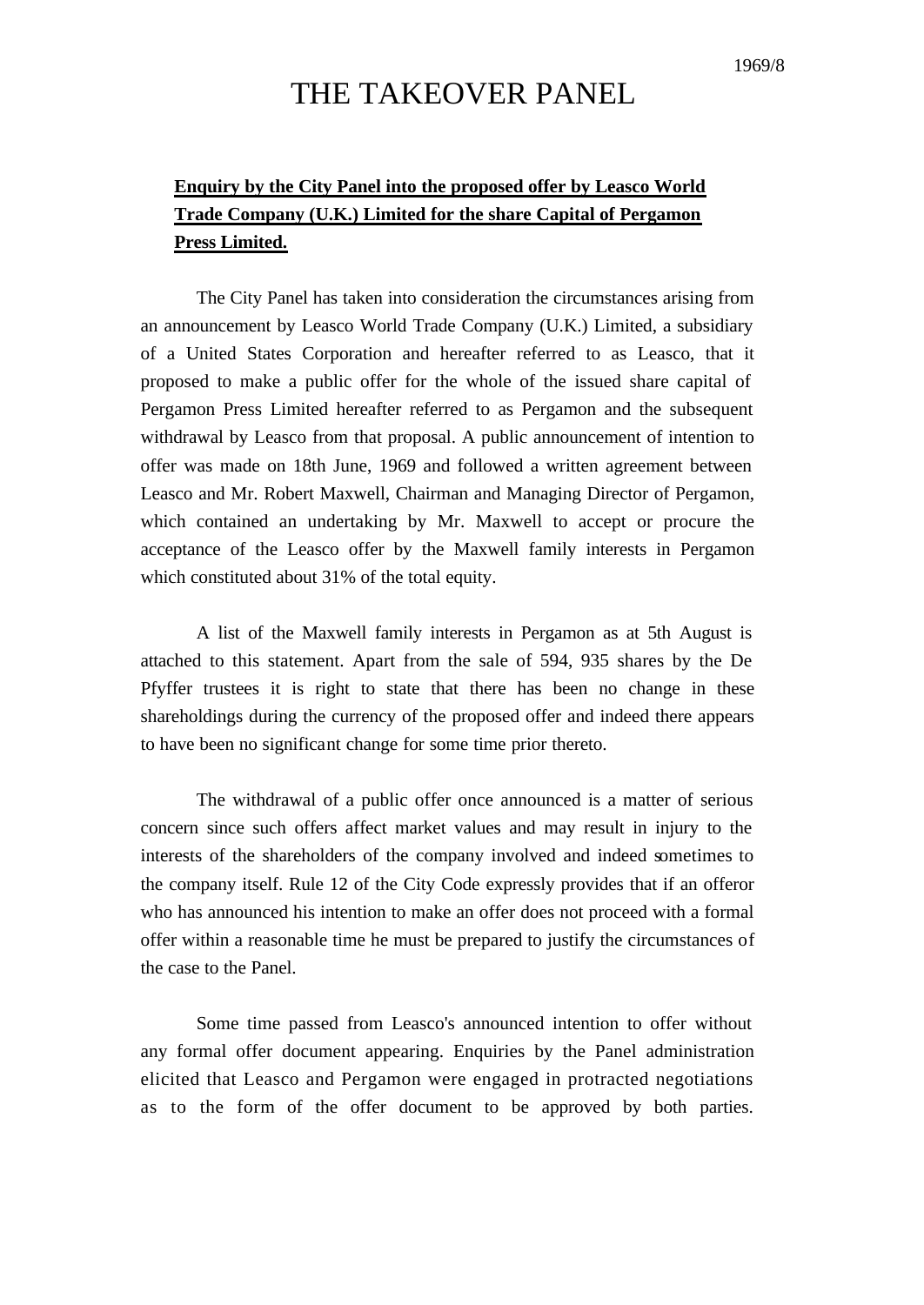From time to time the Panel administration advised the parties as to the content of such a document but in the end Leasco withdrew from its proposed offer before any such document (of which by this time there had been 14 drafts) had been agreed.

The Panel accordingly called upon Leasco and their advisers to justify their withdrawal in the presence of Mr. Maxwell. Both Pergamon (on the 22nd August) and Leasco (on the 25th August) issued public statements and these were taken into consideration by the Panel along with oral explanations received by it from a director of Leasco and from representatives of N.M. Rothschild & Sons, their Merchant Bank advisers. These explanations were not accepted by Mr. Maxwell as valid ones for the withdrawal of the proposed Leasco offer. Mr. Maxwell indeed suggested two different and ulterior motives as having led to the Leasco withdrawal. The first was that Leasco did not have the money to complete the transaction. This serious allegation was made by Mr. Maxwell publicly to the Press and later to the Panel. It involved also the implication that Rothschilds had failed in their obligation under the City Code to assure themselves that resources would be available to Leasco to enable that company to satisfy full acceptance of their offer. The Panel is satisfied that there was no foundation whatever for this suggestion and indeed Mr. Maxwell expressly withdrew it. An alternative motive was, however, later suggested by Mr. Maxwell who, it appears, had also made this suggestion publicly, namely that Leasco having already with Pergamons knowledge and consent acquired something of the order of 38% of the equity by purchases in the market at slightly under the intended offer price; and having thus acquired a dominant position wished, by then withdrawing their proposed offer, to secure a collapse in the market price which would have enabled them to come in and obtain the still outstanding shares much more cheaply. This suggestion assumed that Leasco would have been prepared to accept a substantial drop in the value of their own holding in Pergamon in which they had invested something of the order of £9,000,000 and that they counted on the acquiescence of the Exchange Control Authorities and of the City Panel as well as on the continuance of quotation on The Stock Exchange. Mr. Maxwell eventually also withdrew this suggestion. In any event, having heard all the evidence the Panel is satisfied that Leasco had no such motives in mind and it is a matter for regret that Mr. Maxwell thought right to suggest that either of them in fact existed.

The Panel is satisfied that Leasco' s decision to withdraw from the proposed offer was the result not so much of any single factor as of the cumulative effect of a series of difficulties and doubts which eventually destroyed their confidence. The agreement between Mr. Maxwell and Leasco involved the former's employment by Leasco as Chief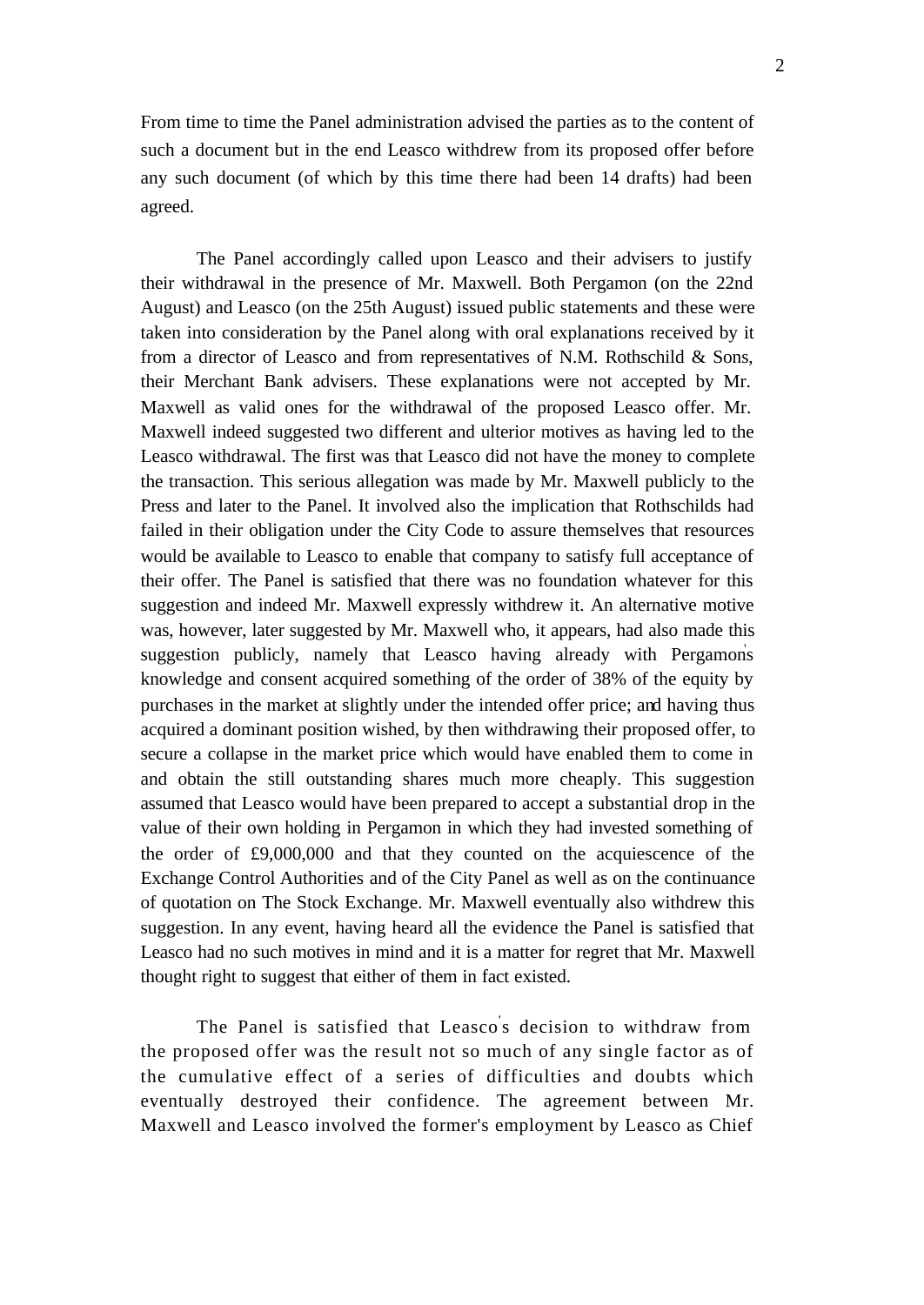Executive in charge of their foreign interests, including Pergamon, and his appointment as Vice-Chairman of the parent board in the United States. The arrangement contemplated was, therefore, one to the success of which personal confidence was essential. The Panel is satisfied that by 21st August, when Leasco withdrew from their proposed offer, this confidence had been wholly dissipated; that indeed this breakdown of confidence was mutual is shown by the fact that on or about 18th August Mr. Maxwell himself was proposing to terminate all negotiations and had prepared a press announcement to that effect.

In all the circumstances the Panel accepts Leasco's explanation for its withdrawal from the proposed offer. It has directed that Leasco should not make any further purchase of Pergamon shares without the Panels' sanction and this restriction has been accepted on behalf of Leasco. Nonetheless the Panel wishes to reiterate its view as to the seriousness of a withdrawal from an offer once announced because of the false market which may have been created.

#### The Position of Pergamon

In the course of its investigation of the circumstances leading to the withdrawal of the proposed Leasco offer, matters came to the notice of the Panel to which, even if the express provisions of the City Code were not attracted, the Panel would feel bound to call attention. These concerned the question whether the Board of Pergamon had properly discharged its obligation to inform its shareholders sufficiently in regard to the affairs of their company.

It must be made clear that the Panel possesses no general supervisory powers to ensure that directors of public companies make full disclosure to their shareholders of all relevant matters. This is indeed a most important duty of directors and that it should have been continuously discharged becomes a matter of especial importance as soon as any question arises of an offer for shares. It is for this reason that under its constitution the City Panel's interest in the matter of disclosure is attracted whenever a question arises of a prospective offer, as well as during the course of negotiations about an offer or in the aftermath of an offer which has been made. It may be suggested that the Panel is only concerned with disclosure in the offer document (if indeed one materializes) or in any reply made by the offeree company, but the Panel considers this too narrow a view.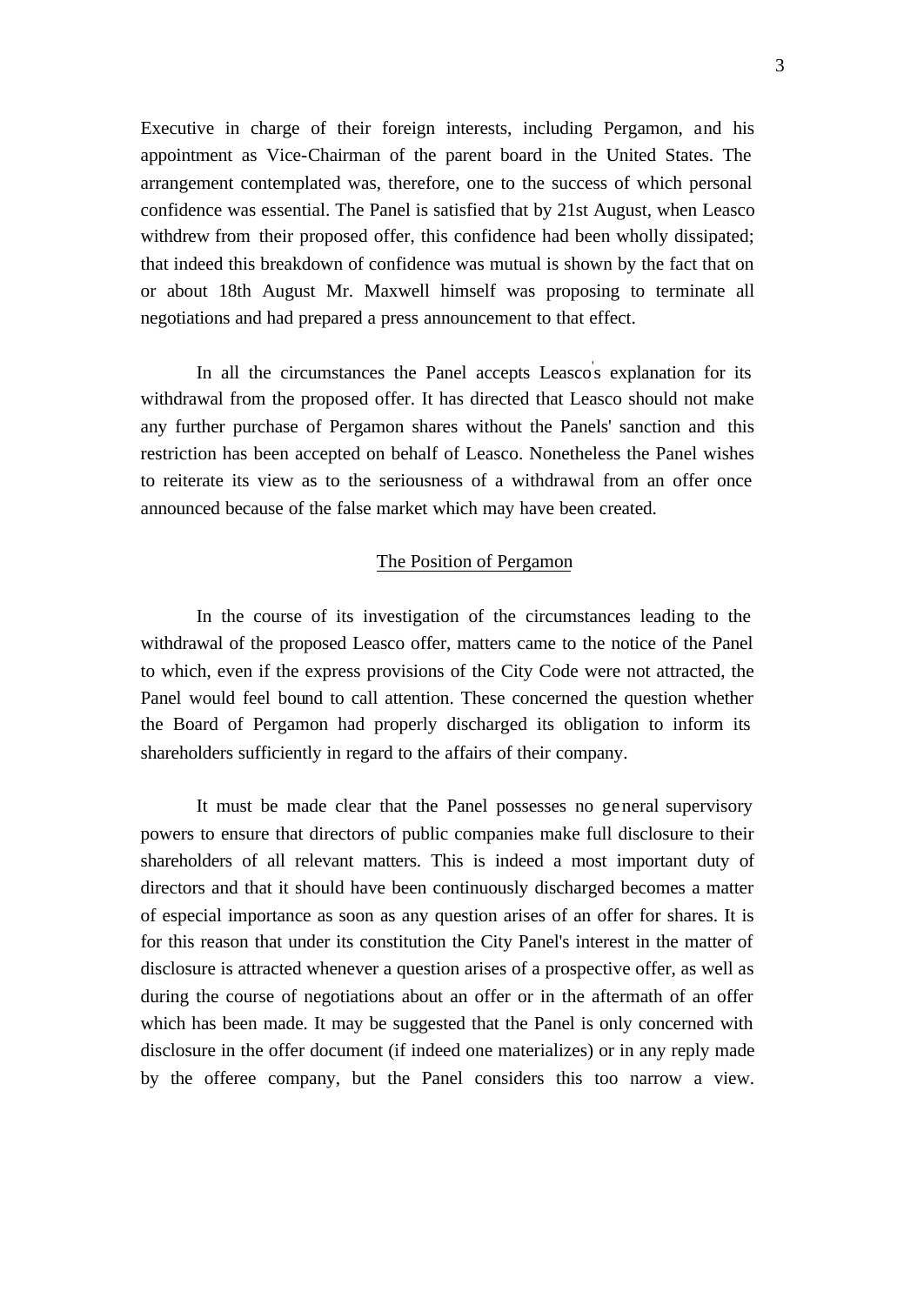When the intention to make an offer is publicly announced share prices are likely to be significantly affected and directors of companies should realise that in order that shareholders may protect their interests in the interim and be able to form a reasonable assessment of the value of their holdings in the event of an offer being made, or on the contrary of an expected offer not materialising, they should be kept continuously informed about the affairs of their company. It is not only in offer documents or replies that full disclosure is called for, although it is only in the context of an offer situation that the Panel can draw attention to any inadequacy of disclosure. Observance to the full of this obligation to disclose is essential if public confidence in the securities market is to be maintained.

In view of what follows it is right that the Panel should state at this point that nothing in the information before it casts doubt on the standing or future prospects of Pergamon, a company which under the energetic leadership of Mr. Maxwell has made notable progress. Nor is there any suggestion at all of personal misconduct on Mr. Maxwell's part.

In the opinion of the Panel, however, there are substantial grounds for questioning whether the shareholders of Pergamon were in fact given at the appropriate times all the information about the affairs of their company which, in the circumstances, they would reasonably be entitled to expect. The Panel emphasises that it is the information made available to Pergamon shareholders rather than to Leasco with which it is in the present context mainly concerned.

Two matters in particular have been considered by the Panel: both may have contributed to the confusion that Leasco eventually felt about the affairs of Pergamon and both appear at first sight to be matters on which there may have been a failure in proper disclosure to shareholders.

1. The first concerns the affairs of a company called International Learning Systems Corporation Limited (ILSC) and mainly occupied with selling encyclopaedias on hire purchase. This company is owned jointly by Pergamon and British Printing Corporation Limited (BPC) and Mr. Robert Maxwell was at all times its Chairman and latterly its Chief Executive. When the company was jointly set up by Pergamon and BPC, Pergamon gave BPC a warranty that should certain profits for the year ending 30th June, 1968 fall below £500,000 they would bear the shortfall.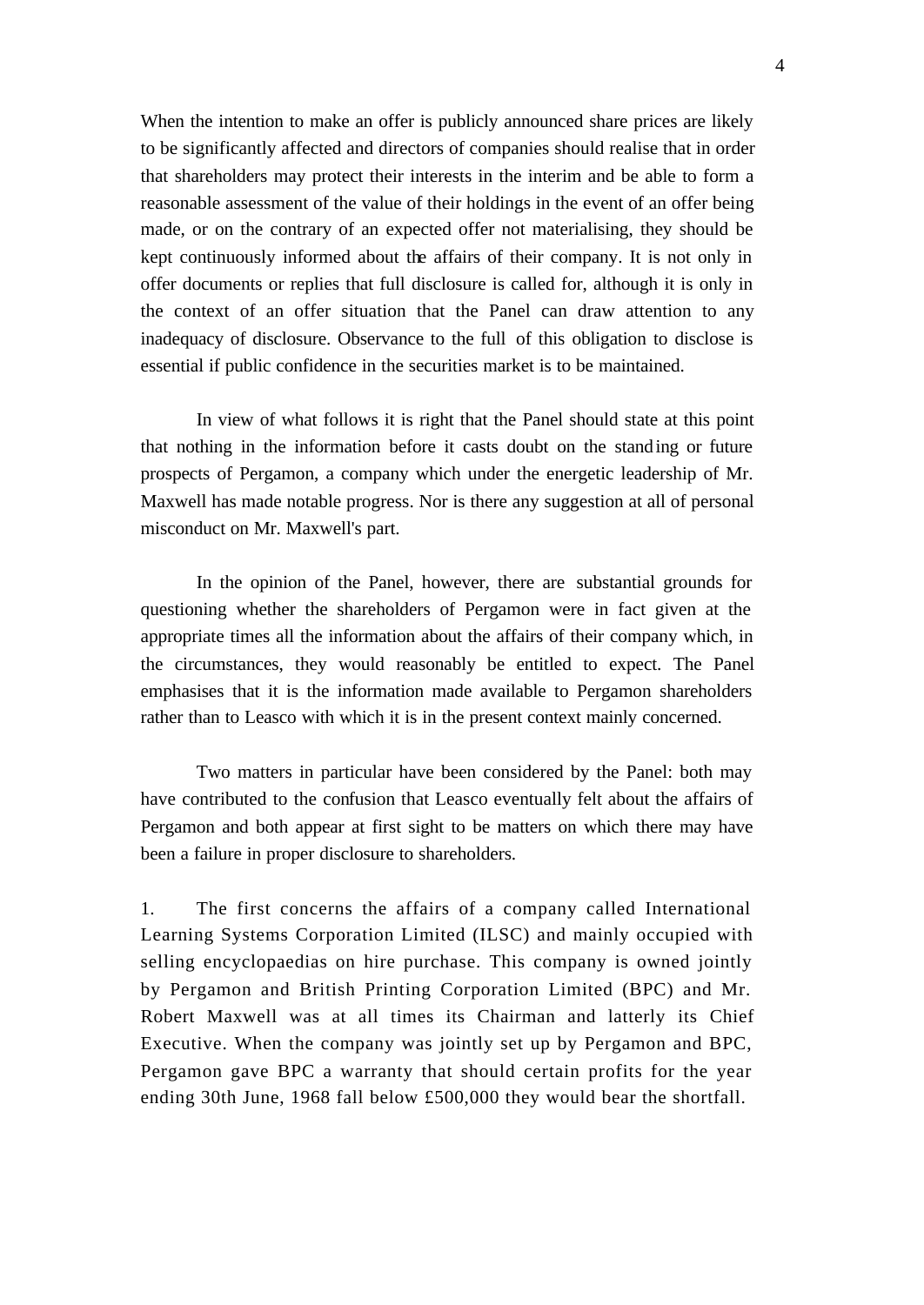The first trading period of ILSC was the 18 months ending December 31st, 1968. It is unfortunate that even today the accounts for this period remain incomplete. On 17th May, 1969 Mr. Robert Maxwell wrote a letter to Mr. Bernard Schwartz, the President of Leasco Data Processing Corporation, in the course of which he stated that if United Kingdom accountancy practice prevailed whereby development expenditure is written off in the year in which it occurs ILSC would end up making neither a profit nor a loss for the 18 months period. Mr. Maxwell also said in that letter that if American accountancy practice relating to development expenditure were followed the results would show a substantial profit. It must be observed, however, that the shareholders of Pergamon would expect the accounts of their company to be based upon United Kingdom practice. However that may be, the Annual Report of Pergamon for the year 1968 dated the 22nd May 1969 contained references to the warranty already referred to and stated that the directors were of the opinion that no liability would arise. It seems to the Panel that these statements might well have led shareholders to believe ILSC would make a profit in that year not less than £500,000 and, therefore, perhaps a proportionately larger amount over the 18 month period. It was made clear to the Panel that it is now known that in fact the profits would fall far short of this amount if indeed there are profits at all in ILSC.

Mr. Maxwell explained to the Panel that the profits calculated for the purpose of the warranty were calculated on a different basis from those in the accounts.

Mr. Maxwell stated that he couched his letter to Mr. Schwartz as President of the proposed acquiring company in the most cautious terms and that in fact when the Annual Report was published on 22nd May, 1969 he himself confidently expected that substantial profits would be shown.

In all the circumstances the Panel considers that it is a question for further enquiry whether the shareholders of Pergamon received all the information to which they were reasonably entitled about the affairs of ILSC.

2. The second matter which engaged the attention of the Panel was the relationship between Pergamon and certain companies owned by what Mr. Maxwell has described as "Maxwell family interests". A list of such companies is attached to this statement. Two in particular may be mentioned. The first is Maxwell Scientific International Inc. (MSI) a United States corporation owned through Isthmus Enterprises Inc. by a Maxwell family trust and bearing a name unfortunately similar to that of a wholly owned Pergamon subsidiary in the U.K. Another company to which attention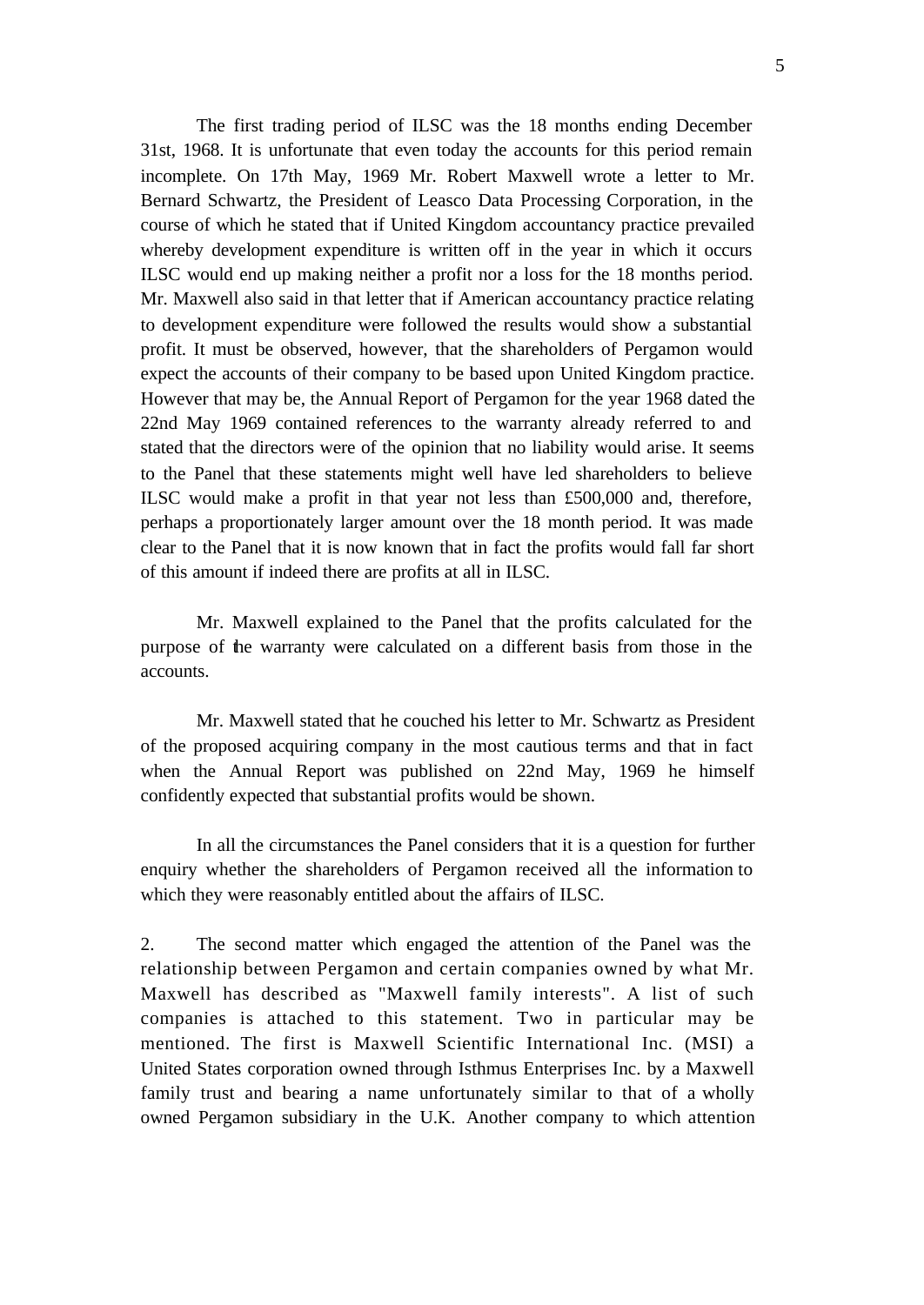was drawn in this context is Robert Maxwell & Co. Ltd. Mr. Maxwell informed us that this company's dealings with Pergamon Limited represented only 2% of the latter' s turnover. The latter's turnover, in fact, amounted in 1968 to almost £10,000,000.

MSI conducts business with Pergamon from whom it buys books and, in particular, back issues of journals, scientific abstracts and the like. MSI also deals with Pergamon Press Inc., a public company in the United States in which Pergamon holds 70% of the equity, the remainder being publicly held.

The business of selling back issues of scientific journals and their reprint rights are increasingly valuable. On 30th August, 1967 Pergamon confirmed MSI in a 20-year contract giving them what were expressed to be exclusive agency rights in the western hemisphere to sell back issues and journals listed in Pergamon catalogues and a non-exclusive right to sell them in the rest of the world as well as exclusive rights to reprint.

The Panel considers it of the utmost importance that there should be full and frank disclosure of all relevant circumstances in which transactions take place between a public company and other companies in which a director may have an indirect interest or over which he may be assumed to have some influence whether he has an interest in a technical legal sense or not. In fact MSI had been for some time under the general management of the same individual as managed Pergamon Press Inc. and it was owned by a family trust, certain of the beneficiaries of which were Mr. Maxwell's children, although he assured the Panel that in fact no pecuniary benefits had ever actually been received by them. In a circular to shareholders dated 15th May, 1968 over the signature of Mr. Maxwell, it was stated that no director had any interest in any asset acquired or disposed of by Pergamon since October, 1967. This statement was no doubt made in good faith but the Panel cannot accept that interest in this context should be given a narrow or legalistic interpretation. In the existing case the profit figures of Pergamon could have been significantly affected by the quantities and prices at which books or back issues were sold by them to MSI, by the credit terms allowed to MSI or by the sale or return arrangements which may have been operated between Pergamon and MSI, as well as by transactions between MSI and Pergamon Press Inc. It is, therefore, of the utmost importance that all such transactions should have been handled objectively and at arm's length.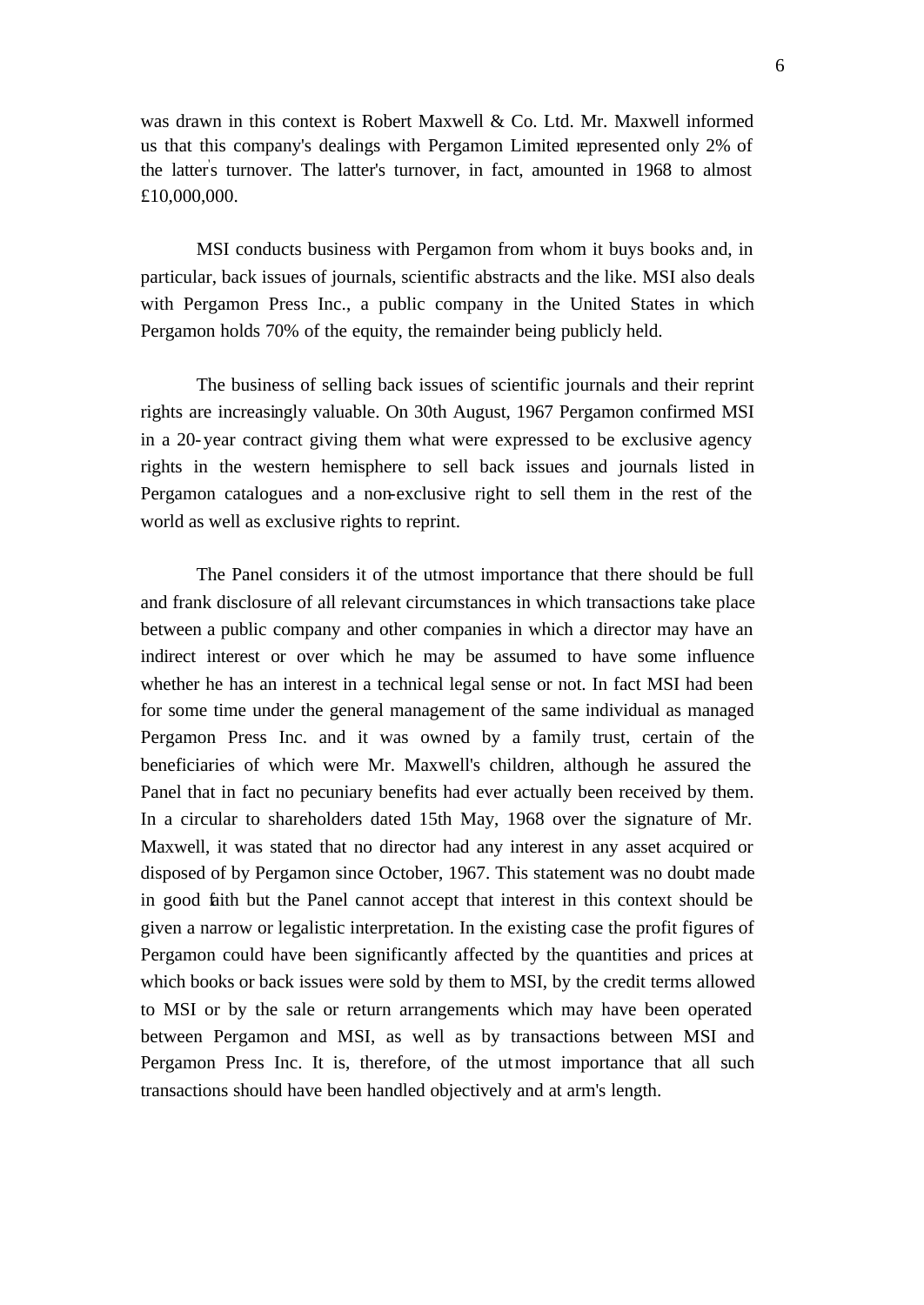The Panel has no means of satisfying itself that they were. Apart from a reference in a different context in the 1968 Report and Accounts of Pergamon, the Panel's attention has not been drawn to any information made available by the Pergamon Board to its shareholders as to the composition and control of MSI or as to the transactions conducted between Pergamon and MSI which, owing to the increasing value of back issues, had become of significant importance in recent years. It is true that in order to comply with the requirements of the United States Securities and Exchange Commission very full information was given in the prospectus for an offering of shares of Pergamon Press Inc. in that country but this information related to dealings between MSI and Pergamon Press Inc. and did not cover dealings between Pergamon and MSI nor was any similar information made available by Pergamon to its own shareholders.

In the view of the Panel it is certainly for consideration whether there was a proper disclosure of all relevant matters to the shareholders of Pergamon in regard to transactions with Maxwell family interest companies.

Mr. Maxwell drew the Panel's attention to newspaper comment and indeed the Panel, whilst uninfluenced by such comments, cannot completely ignore the considerable public concern which has arisen in regard to the dealings or alleged dealings with the Maxwell family interests.

The course of dealing in question extends over a considerable period of time, the transactions are numerous and, as Mr. Maxwell made clear, involved. If full analysis were to be undertaken a most detailed examination would be necessary. The Panel has neither the power nor the resources to conduct the kind of investigation required to reach any firm conclusion.

The Panel repeats that there is no suggestion of any personal misconduct and indeed it recognises that a full investigation may well show that all the transactions in question have been conducted with complete propriety and that Pergamon shareholders were informed about them as adequately as in the circumstances they could reasonably expect. But having regard to all the circumstances, and not only to the public concern already referred to, the Panel considers that the public interest does require that the true position should be established by an independent investigation. Nothing less will re-establish the position of Pergamon and in the long run protect the interests of its shareholders.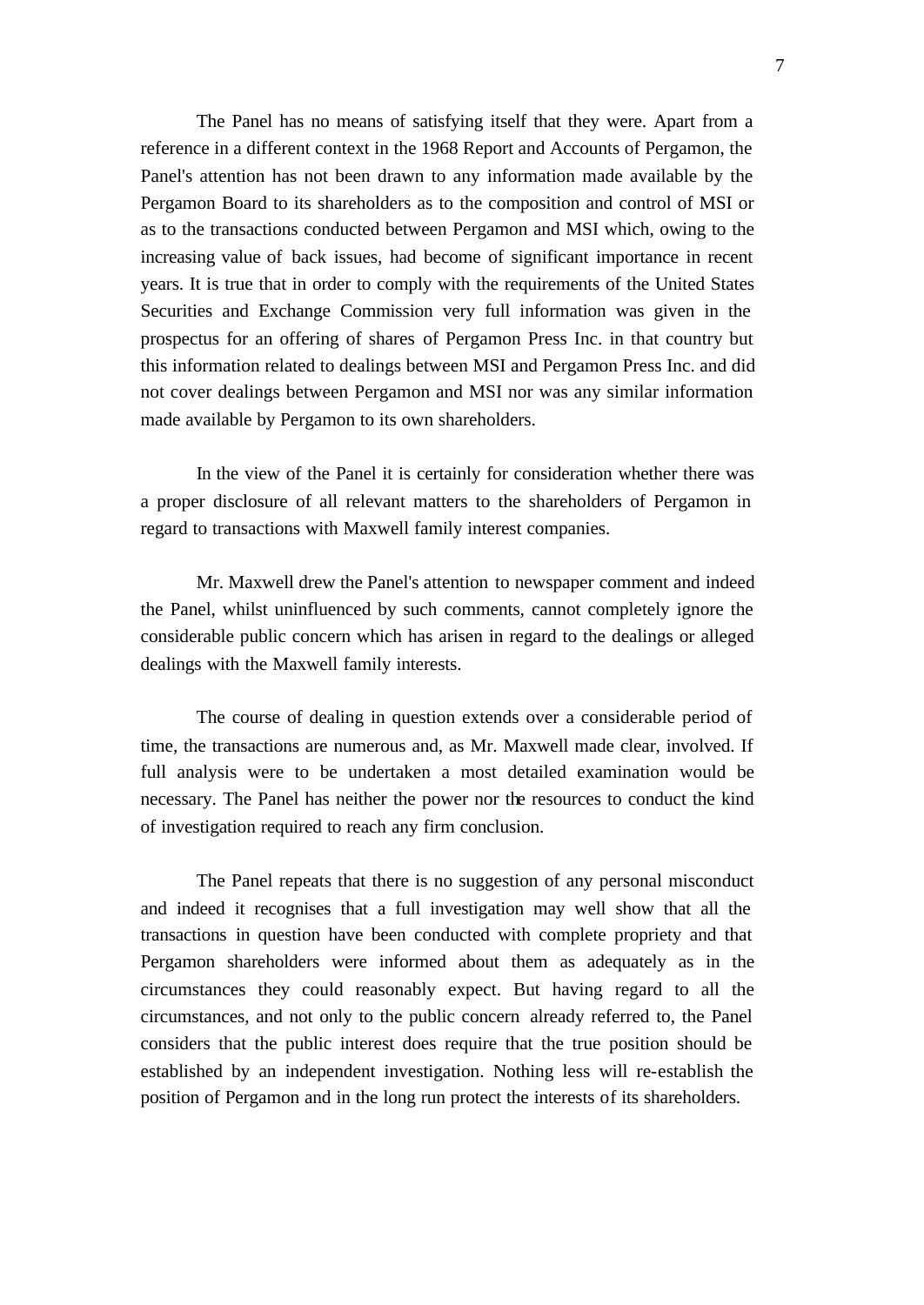The Panel has, therefore, decided to call the attention of the Board of Trade to these matters with a view to that Department exercising its power to enquire whether in fact the members of Pergamon have been given all the information with respect to that company's affairs which they might reasonably expect to receive.

The question of restoring the quotation of Pergamon shares on the Stock Exchange is no doubt one which the Council of the Stock Exchange will consider in due course and in the light of the views expressed. When in the course of the enquiry the possibility of a Board of Trade investigation was mentioned, Mr. Maxwell expressed the view that such an enquiry would be most damaging to the prospects of the company and to him personally. The Panel does not share this opinion. On the contrary, having regard to the issues to which, in this case, such enquiry would be directed, its institution would provide the most effective way of establishing the facts and, therefore, be in the best interests of the company, its shareholders and indeed of Mr. Maxwell himself.

#### The General Position of Merchant Banks in Take-over Transactions

Whilst the Merchant Banks concerned in the present matter discussed with the Panel administration all relevant purchases or sales and received clearance in regard to them, the Panel contemplate studying the general principles which should apply in circumstances where possible conflicts of interest may be thought to arise in a take-over context.

27th August, 1969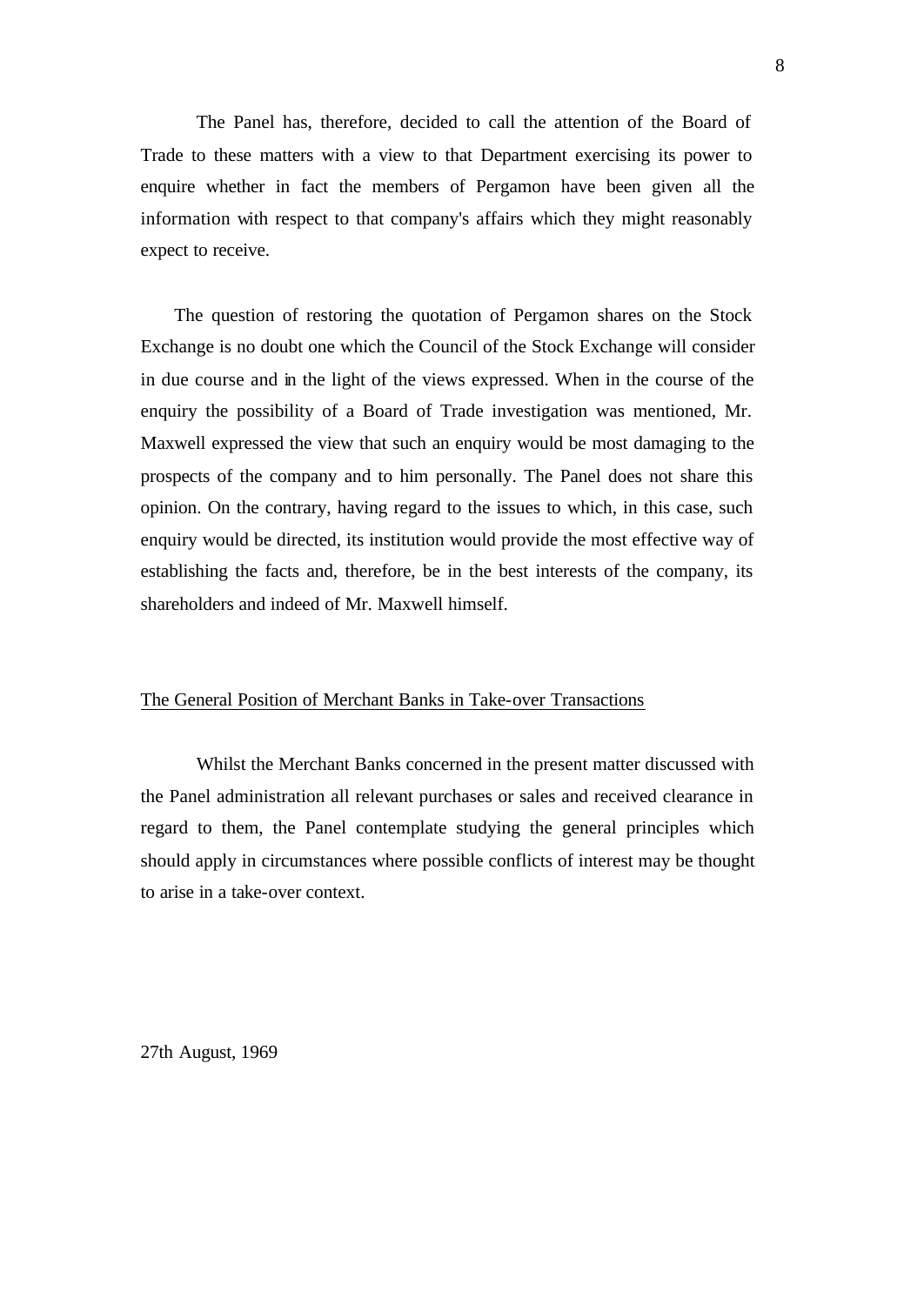## Shares of Pergamon held by Maxwell Family Interests at 5th August, 1969

| Name                             | Registered Holder               | No. of Shares |
|----------------------------------|---------------------------------|---------------|
| <b>Robert Maxwell</b>            | Robert Maxwell                  | 291,460       |
| ,,                               | Sinjul Nominees Ltd.            | 51,345        |
| ,,                               | Down Nominees Ltd.              | 40,000        |
| Maxwell Scientific International | <b>Maxwell Scientific</b>       |               |
| (Distribution Services) Limited  | International (Distribution     |               |
|                                  | Services) Limited               | 6,500         |
| ,,                               | <b>Rectory Nominees Limited</b> | 63,130        |
| Mrs. E.J. Maxwell                | Mrs. E.J. Maxwell               | 24,640        |
| Robert Maxwell & Co. Ltd.        | Robert Maxwell & Co. Ltd.       | 1,859,548     |
| ,,                               | Down Nominees Ltd.              | 50,000        |
| ,,                               | Sinjul Nominees Ltd.            | 323,882       |
| Isthmus Enterprises Inc.         | Isthmus Enterprises Inc.        | 1,100,000     |
| Trustees of dePfyffer Settlement | Northgate Nominees Ltd.         | 410,335 *     |

\*After the sale of 197, 203 shares during the preceding month.